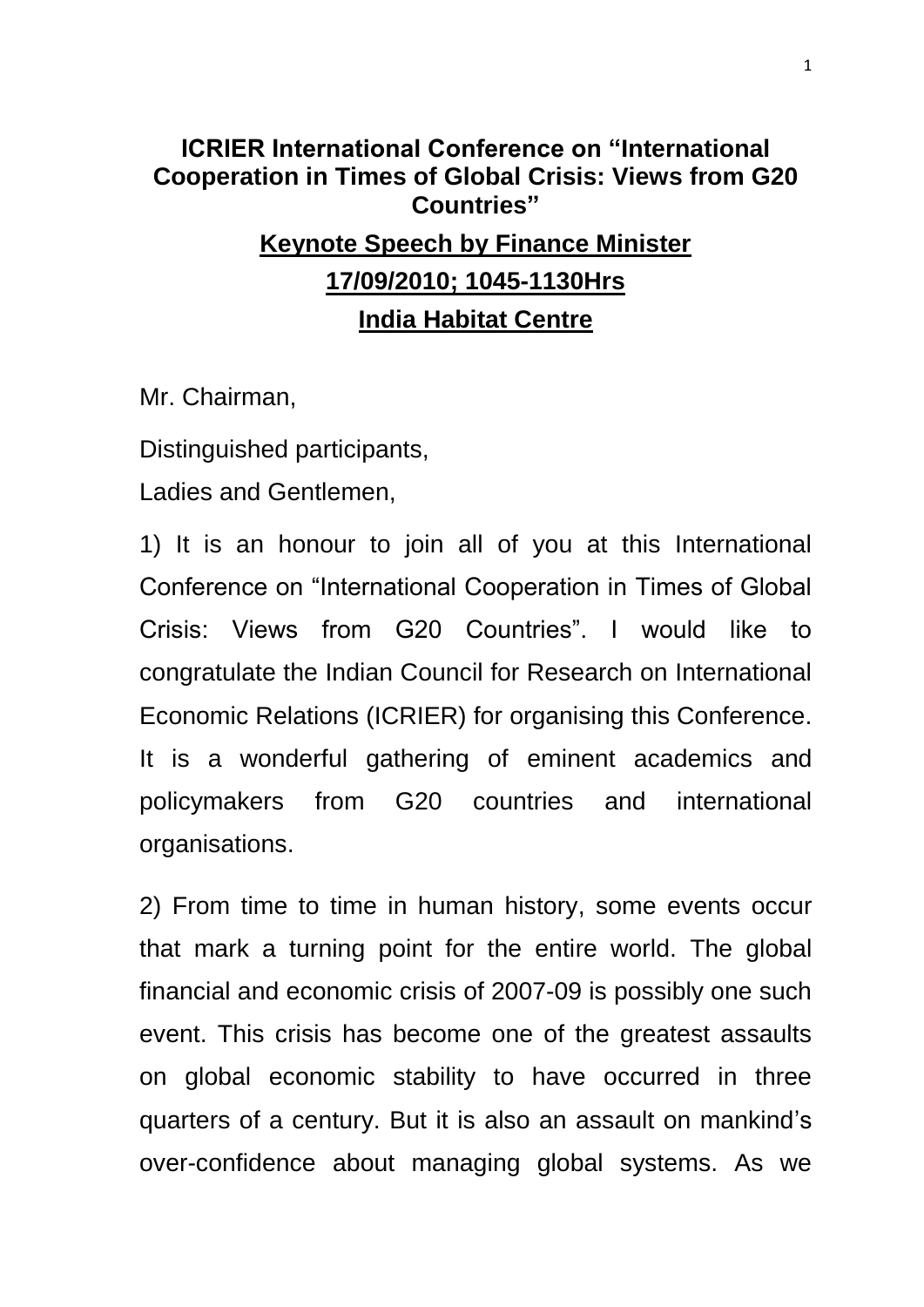know from history, an assault on our over-confidence is, at times, a blessing in disguise. I like to believe that we will come out of this global financial crisis with stronger economies. The crisis has exposed the fragility of existing global financial and economic institutions, and the limitations of existing macroeconomic policy tools. Hence, it is an opportunity for new thinking in the world of finance and globalization.

3) In the wake of the global crisis, G20 countries were called upon to further strengthen international cooperation and bring together systemically important advanced and emerging economies to discuss key issues in the global economy. Since then, the concerted and decisive actions of the G20 helped the world deal effectively with the current financial and economic crisis. The G20 has already delivered a number of significant and concrete outcomes. Reflecting on these achievements and recognizing that more needs to be done to ensure a strong, sustained and balanced global recovery, the G20 Leaders at Pittsburgh Summit designated the G20 as the premier forum for international economic cooperation.

## *Ladies and Gentlemen;*

4) In an era of globalization, with almost all countries integrated into the global economy, complete decoupling is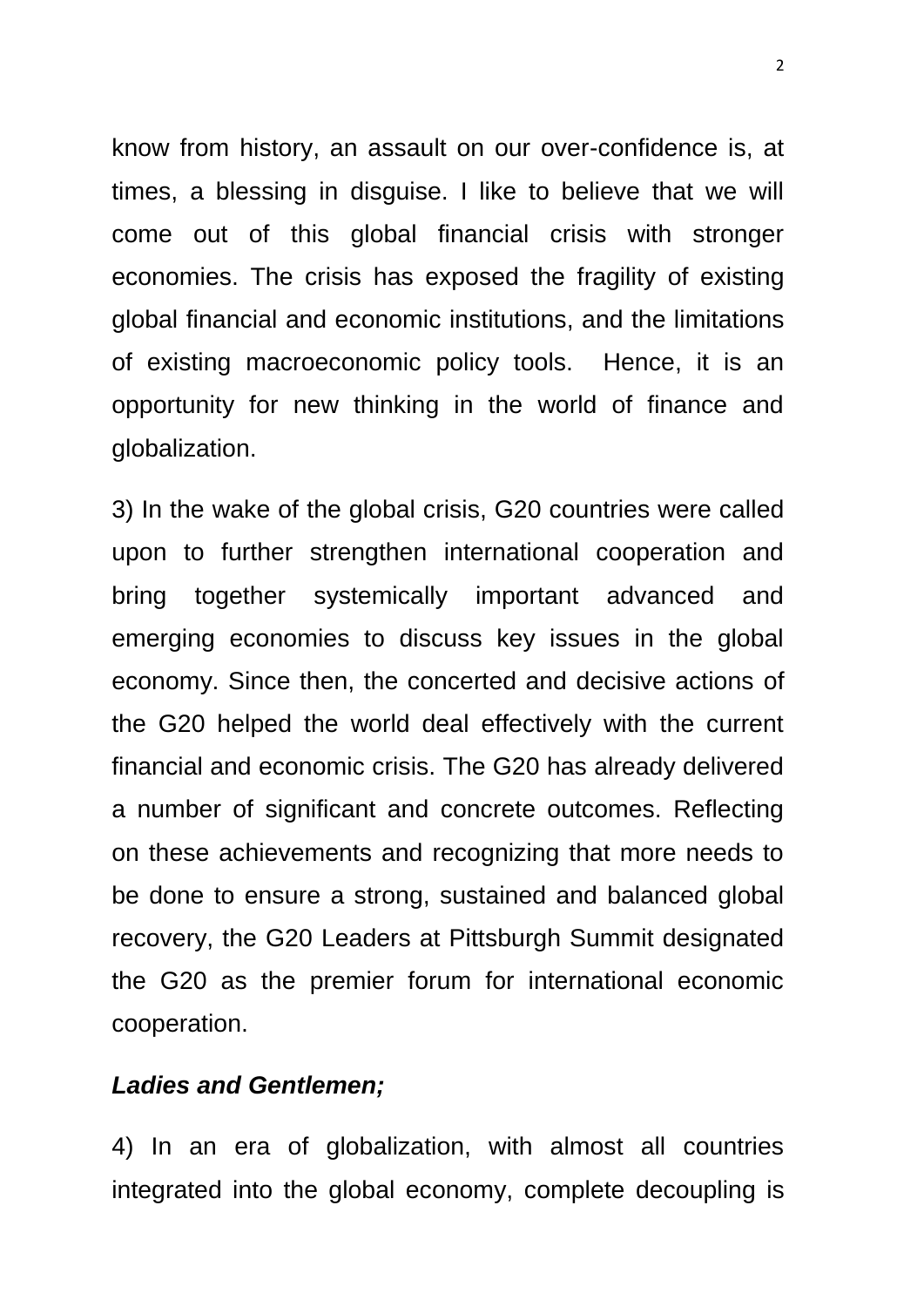only a myth. As clearly indicated by the current crisis, no country is insulated and it is turning out to be much deeper and broader than expected. It is a crisis that spans several fronts: it began as financial crises, which then become a general economic crisis; it is also becoming an employment crisis; and has in many countries produced a social crisis. It is a crisis which is simultaneously individual, national and global. It is a crisis of both the developed and the developing world. Everything is so intricately intertwined that events in one country have a ripple effect across the world. Yet, an alternative to global integration is neither feasible nor desirable. Globalization is a bit like gravity. You may or may not like it, but you have no choice in the matter. It is also a bit like the wind and the waves. As John Stuart Mill had observed, a sea-going person may not like the wind and the waves, but he has no option. Instead of pretending that the wind and the waves do not exist, he should try to make the best of possible use of these forces. Similarly, with globalization.

5) Globalisation has brought several benefits and synergies in growth and development across the globe. Moreover, the world is now so far down the path of integration that turning back is no longer a viable option. However, credible international economic cooperation is necessary in today's world. An integrated world economy requires strong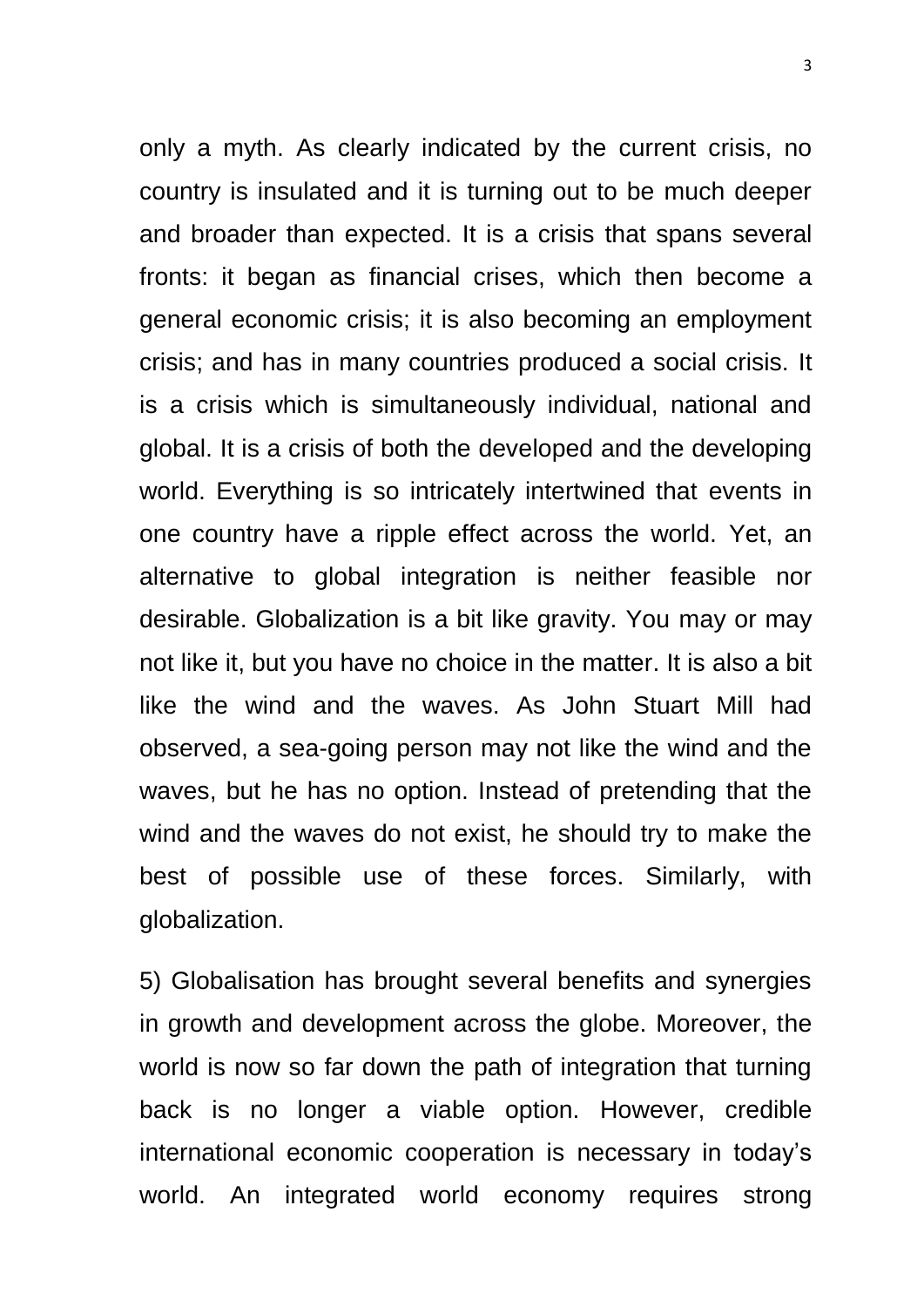cooperation among major economic powers. Without determined cooperation among the principal powers, globalization is unlikely to survive the inevitable periodical shocks to which it is subjected. The G20 has laid a solid foundation for such cooperation.

6) Historical precedent is instructive. Since World War II, major countries have created and used formal international institutions and more informal forums to discuss and coordinate economic policies. As economic integration has increased over the past few decades, however, international economic policy coordination has become even more active and significant. Globalization may bring economic benefits, but it also means that a country's economy is increasingly affected by the economic policy decisions of other governments. Major crises have always been followed by the emergence of new international institutions. The Brettonwood system emerged after the Great Depression. The current crisis has heralded the rise of G20 as the premier forum for international cooperation.

## *Ladies and Gentlemen;*

7) Given its crisis track record, expectations from the G20 forum are also growing, especially since its intervention is widely perceived to have prevented the current global crisis escalating into another Great Depression. However much of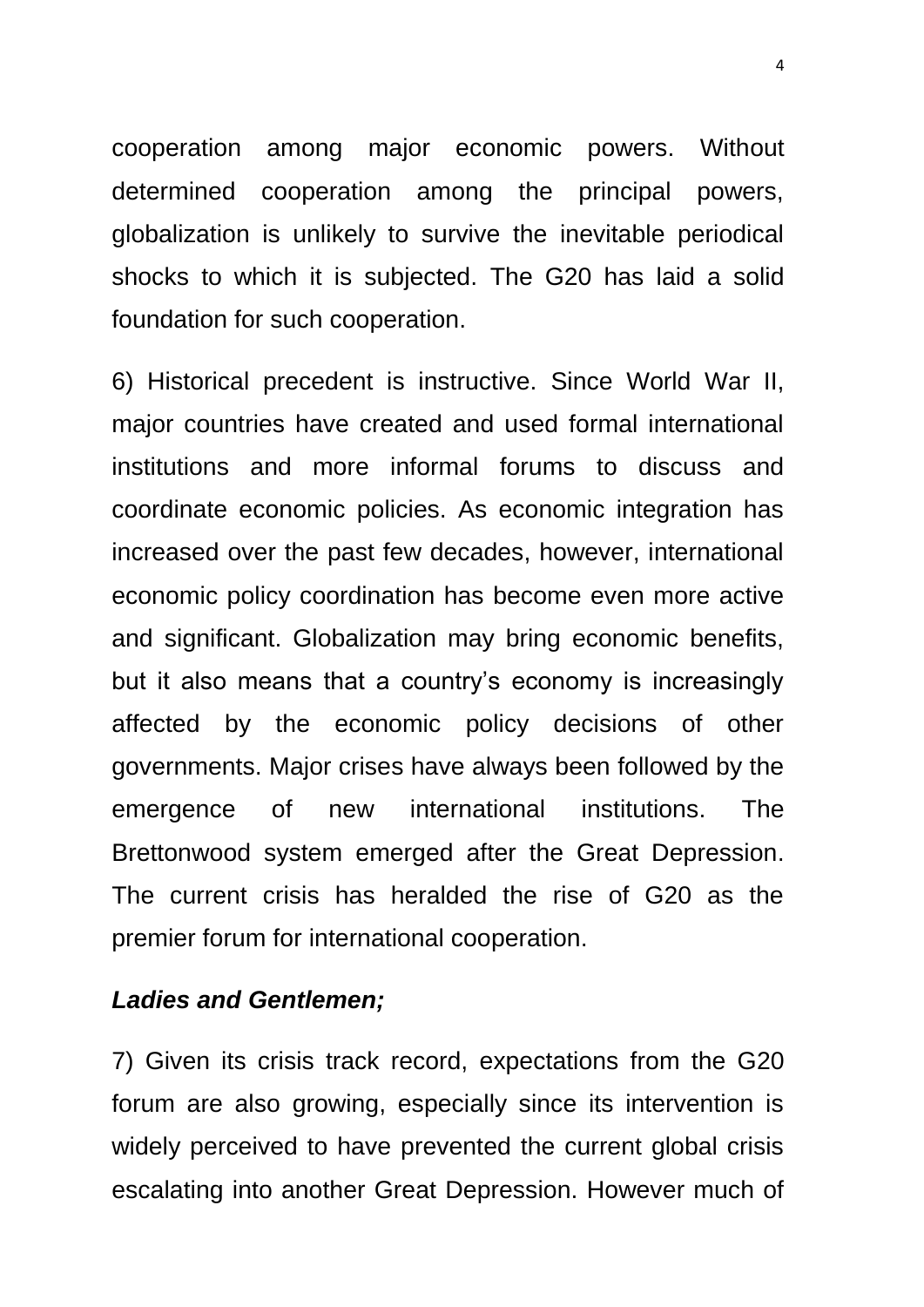its success has been achieved in crisis situations, where consensus is much easier, and it remains to be seen whether it would be equally effective in resolving contentious issues in normal times.

8) As we recover from the crisis and prepare ourselves for a post crisis scenario, G20 Governments will have to work together to support well functioning international economy. They will need to coordinate policy actions in a manner that can ensure strong, sustainable and balanced growth. While doing so, Governments will have to build domestic political support for international policy coordination, wherein some national policies might have to be calibrated to ensure a more optimised global outcome. The immediate spheres of such coordination are (a) macroeconomic policies and exit strategies (b) pace of regulatory reforms to ensure financial stability, without affecting prospects of growth (c) reform in the governance of International Financial Institutions to reflect current economic realities (d) keeping international trade open and avoiding protectionism and (e) coordination on climate change and energy issues.

9) As part of this process of multi-country thinking, we in India are trying to produce studies to understand economic processes in the context of G-20 nations and also the BRIC countries. I am happy to inform you that India, and in